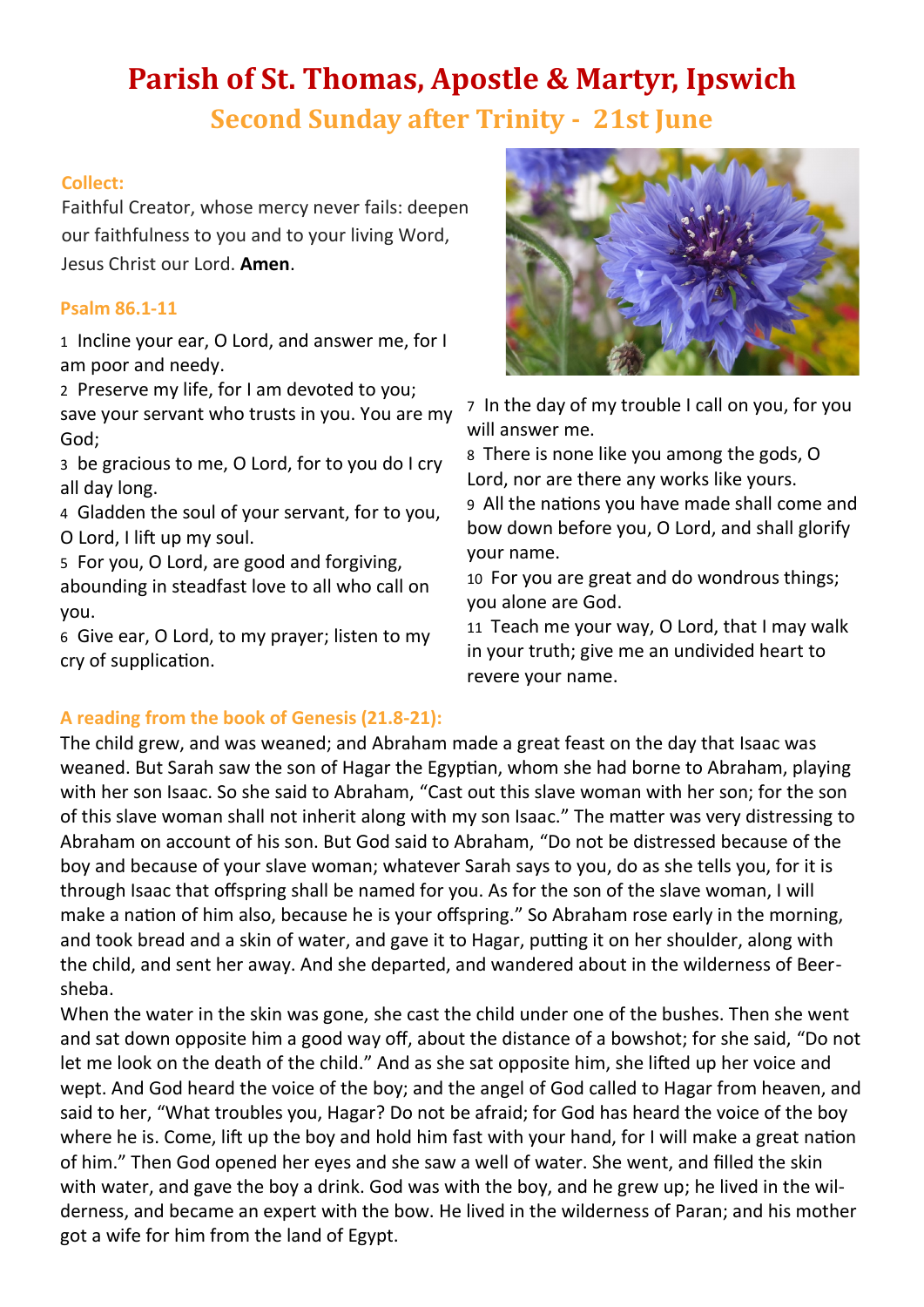#### **Hear the gospel of our Lord Jesus Christ according to Matthew (10.24-39)**

"A disciple is not above the teacher, nor a slave above the master; it is enough for the disciple to be like the teacher, and the slave like the master. If they have called the master of the house Beelzebul, how much more will they malign those of his household!

"So have no fear of them; for nothing is covered up that will not be uncovered, and nothing secret that will not become known. What I say to you in the dark, tell in the light; and what you hear whispered, proclaim from the housetops. Do not fear those who kill the body but cannot kill the soul; rather fear him who can destroy both soul and body in hell. Are not two sparrows sold for a penny? Yet not one of them will fall to the ground apart from your Father. And even the hairs of your head are all counted. So do not be afraid; you are of more value than many sparrows. "Everyone therefore who acknowledges me before others, I also will acknowledge before my Father in heaven; but whoever denies me before others, I also will deny before my Father in heaven.

"Do not think that I have come to bring peace to the earth; I have not come to bring peace, but a sword. For I have come to set a man against his father, and a daughter against her mother, and a daughter-in-law against her mother-in-law; and one's foes will be members of one's own household. Whoever loves father or mother more than me is not worthy of me; and whoever loves son or daughter more than me is not worthy of me; and whoever does not take up the cross and follow me is not worthy of me. Those who find their life will lose it, and those who lose their life for my sake will find it.

#### **This is the gospel of the Lord.** *Praise to you, o Christ.*

#### **Reflection:**

Good morning - Peace be with you. Today we have scriptures that are part of the story of salvation names we are familiar with. The underlying message today is 'do not be afraid, or distressed' God knows you and who you are. We have all experienced fear or distress of late but God says: Is 43:1 'Do not be afraid, for I have redeemed you - I have called you by name, you are mine'. In the Genesis reading, we read of some confusion and distress by Abraham - about his first son, Ishmael - born to Hagar a servant and what place his son, Isaac born to Sarah his wife, have in God's plan. God reassures him that all will be well. And then in the GOSPEL of Matthew - we hear a familiar phrase used many times in scripture, often by Jesus, when speaking to the disciples - and that is 'do not be afraid'…or do not fear… Jesus seems to give a few reasons for saying 'do not be afraid'…'fear not'. Last week our scripture told us that Jesus had sent the 12 disciples out to spread the good news of the kingdom - and to know what to say, how to behave and what to do. So they must have experienced some difficulties during their mission to the towns and villages to offer healing and hope, for Jesus to start telling them not to fear. This was all part of their and our discipleship training!

• He told them that as his disciples that they would be hounded in one way or another - by the authorities; he said they would suffer emotional and physical violence; and they would be called offensive names, and accused unjustly - just as Jesus was in his ministry. So why does he tell them not to be afraid? There were plenty of reasons for them to have fear. What reasons does he give?

Firstly 1: Jesus suggests that we shouldn't be afraid of what the world thinks - but only what God sees and thinks. Remember in (1 Samuel 16:7). We recall what is written - 'man looks on the outward appearance but God looks at our hearts' . So he will know of our loyalty and faith - and how we have followed the Messiah - Jesus Christ. So do not be afraid.

2: Jesus was aware of the power and authorities - and also of the work of the evil one - and how the work of the disciples and Jesus would be undermined. As disciples of Jesus, we are the people of light - and our spiritual lives are often under threat. But do not fear, Jesus said.

3: The main emphasis that Jesus is teaching his disciples - is not to be afraid of confessing openly that Jesus is their Lord and Saviour - that he is the Way, the Truth and the Life - and in prayer we grow closer to him. It seems that He is preparing them for the time when he will no longer be with them. We all have times of being afraid, both of people around us, and of situations that may happen in our lives. But the only person who can give us courage and trust is God himself. So don't be afraid to embrace where we are now - and trust God himself to be our guiding hand. Life is unpredictable. We can be happy one day and sad the next, healthy one day and sick the next, rich one day and poor the next, alive one day and dead the next. So who is there to hold on to? Who is there to feel secure with? Who is there to trust at all times? The answer of course is: Only Jesus, the Christ. He is our Lord, our shepherd, our rock, our stronghold, our refuge, our brother, our guide, and our friend. He came from God to be with us. He died for us, he was raised from the dead to open for us the way to God, and he is seated at God's right hand to welcome us home one day. We read in I John 4:18 that God is perfect love, and "Perfect love drives out fear" And Jesus' central message is that God loves us with an unconditional love, even every hair on our head - and in return desires our love, free and trusting him in return. So do not be afraid, but trust in Him who is Lord of all. **Amen**. **-** *Revd Jackie Sears*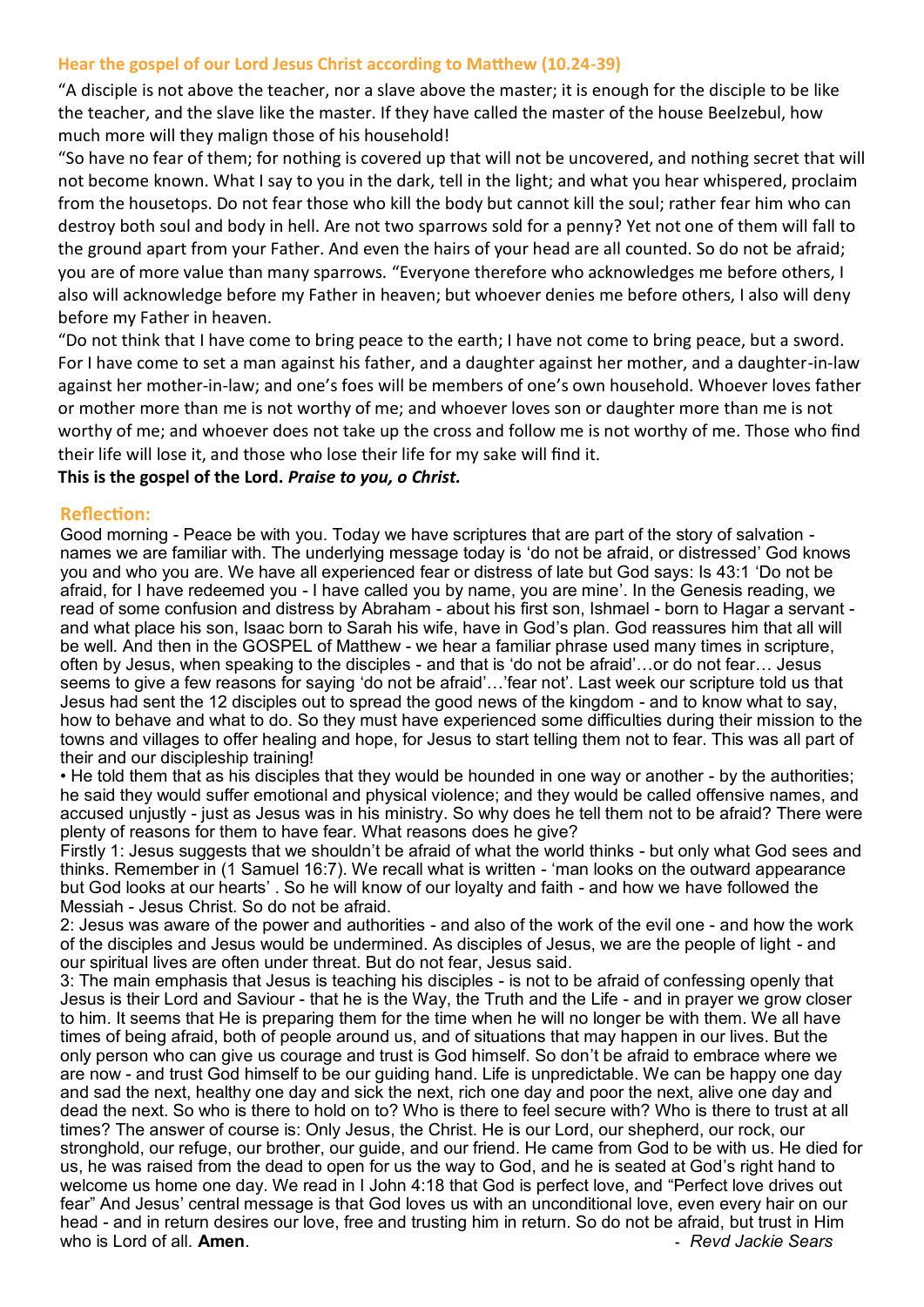*We are the body of Christ. In the one Spirit we were all baptized into one body. Let us then pursue all that makes for peace and builds up our common life.*  **Alleluia! The peace of the Lord be always with you.**

# **Here are the words of two hymns you may like to sing or pray this week:**

Great is thy faithfulness, O God my Father; there is no shadow of turning with thee; thou changest not, thy compassions, they fail not; as thou hast been thou forever wilt be.

*Great is thy faithfulness! Great is thy faithfulness! Morning by morning new mercies I see: all I have needed thy hand hath provided-- Great is thy faithfulness, Lord, unto me!* 

Summer and winter and springtime and harvest, sun, moon, and stars in their courses above join with all nature in manifold witness to thy great faithfulness, mercy, and love.

Pardon for sin and a peace that endureth, thine own dear presence to cheer and to guide, strength for today and bright hope for tomorrow, blessings all mine, with ten thousand beside!

Lead us, heavenly Father, lead us o'er the world's tempestuous sea; guard us, guide us, keep us, feed us, for we have no help but thee; yet possessing every blessing, if our God our Father be.

Saviour, breathe forgiveness o'er us: all our weakness thou dost know; thou didst tread this earth before us, thou didst feel its keenest woe; lone and dreary, faint and weary, through the desert thou didst go.

Spirit of our God, descending, fill our hearts with heavenly joy, love with every passion blending, pleasure that can never cloy: thus provided, pardoned, guided, nothing can our peace destroy.

*Call this number* ↓ *for free*, for a greeting from Justin Welby, Archbishop of Canterbury!

Then listen to hymns being sung, prayers, or reflections. Give it a go, it's a lovely way to worship from home!



A free phone line of hymns, reflections and prayers